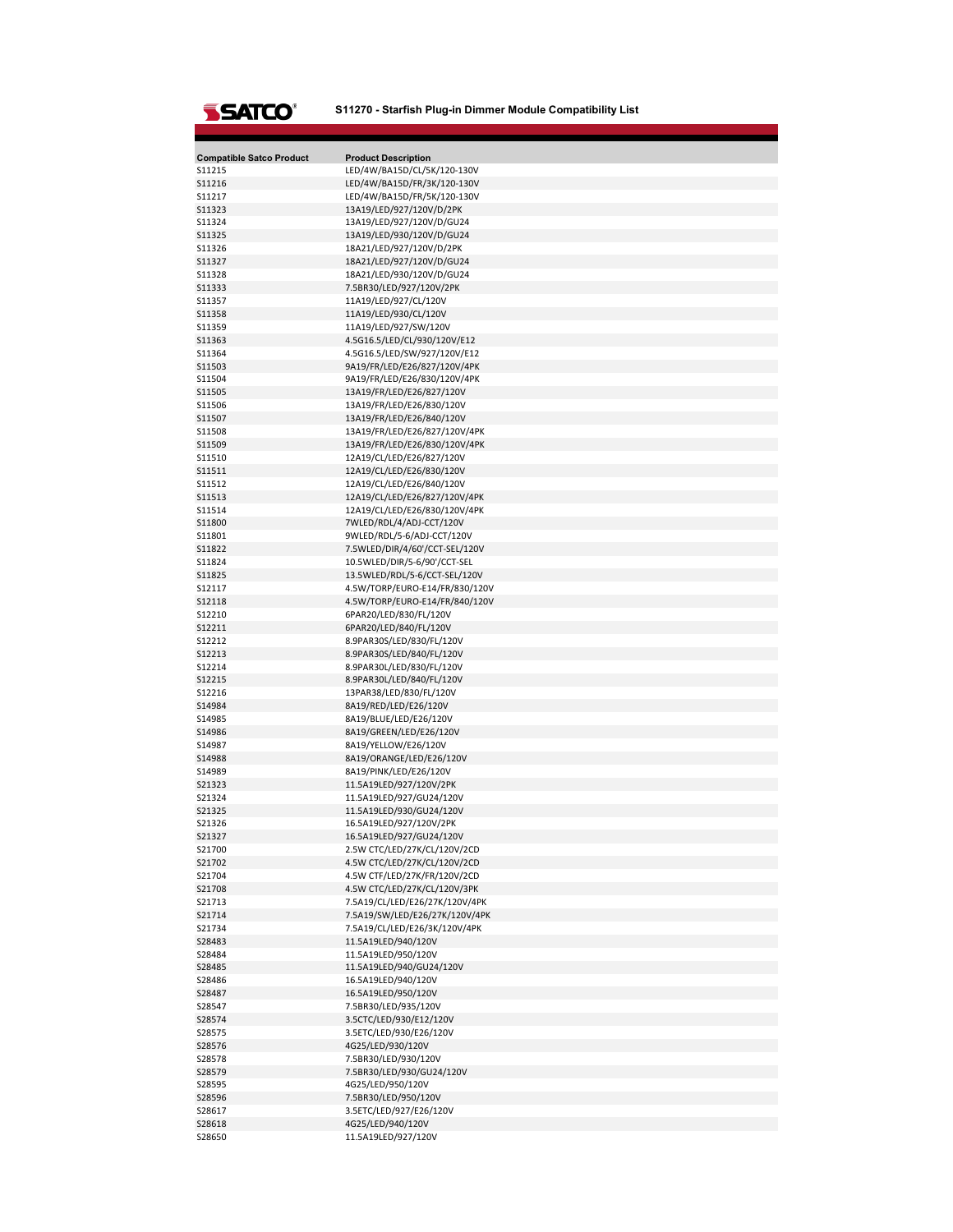## **S11270 - Starfish Plug-in Dimmer Module Compatibility List**

|                                           | <b>Product Description</b>                                     |
|-------------------------------------------|----------------------------------------------------------------|
| <b>Compatible Satco Product</b><br>S28651 | 11.5A19LED/930/120V                                            |
| S28652                                    | 16.5A19LED/927/120V                                            |
| S28653                                    | 16.5A19LED/930/120V                                            |
| S29312                                    | 9.8WLED/RDL/5-6/27K/120V                                       |
| S29313                                    | 9.8WLED/RDL/5-6/30K/120V                                       |
| S29314                                    | 9.8WLED/RDL/5-6/40K/120V                                       |
| S29315                                    | 9.8WLED/RDL/5-6/50K/120V                                       |
| S29400                                    | 6.5PAR20/LED/25'/927/120V                                      |
| S29401                                    | 6.5PAR20/LED/25'/930/120V                                      |
| S29402                                    | 6.5PAR20/LED/25'/935/120V                                      |
| S29403                                    | 6.5PAR20/LED/25'/940/120V                                      |
| S29404                                    | 6.5PAR20/LED/25'/950/120V                                      |
| S29405                                    | 6.5PAR20/LED/40'/927/120V                                      |
| S29406                                    | 6.5PAR20/LED/40'/930/120V                                      |
| S29407                                    | 6.5PAR20/LED/40'/935/120V                                      |
| S29408                                    | 6.5PAR20/LED/40'/940/120V                                      |
| S29409                                    | 6.5PAR20/LED/40'/950/120V                                      |
| S29425                                    | 12.5PAR30/LN/LED/25'/927/120V                                  |
| S29426                                    | 12.5PAR30/LN/LED/25'/930/120V                                  |
| S29427                                    | 12.5PAR30/LN/LED/25'/935/120V                                  |
| S29428<br>S29429                          | 12.5PAR30/LN/LED/25'/940/120V<br>12.5PAR30/LN/LED/25'/950/120V |
| S29430                                    | 12.5PAR30/LN/LED/40'/927/120V                                  |
| S29431                                    | 12.5PAR30/LN/LED/40'/930/120V                                  |
| S29432                                    | 12.5PAR30/LN/LED/40'/935/120V                                  |
| S29433                                    | 12.5PAR30/LN/LED/40'/940/120V                                  |
| S29434                                    | 12.5PAR30/LN/LED/40'/950/120V                                  |
| S29435                                    | 12.5PAR30/LN/LED/60'/927/120V                                  |
| S29436                                    | 12.5PAR30/LN/LED/60'/930/120V                                  |
| S29437                                    | 12.5PAR30/LN/LED/60'/935/120V                                  |
| S29438                                    | 12.5PAR30/LN/LED/60'/940/120V                                  |
| S29439                                    | 12.5PAR30/LN/LED/60'/950/120V                                  |
| S29440                                    | 15PAR38/LED/25'/927/120V                                       |
| S29441                                    | 15PAR38/LED/25'/930/120V                                       |
| S29442                                    | 15PAR38/LED/25'/935/120V                                       |
| S29443                                    | 15PAR38/LED/25'/940/120V                                       |
| S29444                                    | 15PAR38/LED/25'/950/120V                                       |
| S29445                                    | 15PAR38/LED/40'/927/120V                                       |
| S29446                                    | 15PAR38/LED/40'/930/120V                                       |
| S29447                                    | 15PAR38/LED/40'/935/120V                                       |
| S29448<br>S29449                          | 15PAR38/LED/40'/940/120V                                       |
| S29450                                    | 15PAR38/LED/40'/950/120V<br>15PAR38/LED/60'/927/120V           |
| S29451                                    | 15PAR38/LED/60'/930/120V                                       |
| S29452                                    | 15PAR38/LED/60'/935/120V                                       |
| S29453                                    | 15PAR38/LED/60'/940/120V                                       |
| S29454                                    | 15PAR38/LED/60'/950/120V                                       |
| S29455                                    | 17.5PAR38/LED/40'/930/120V                                     |
| S29456                                    | 17.5PAR38/LED/40'/940/120V                                     |
| S29618                                    | 3.5CTC/LED/927/E12/120V                                        |
| S29619                                    | 4G25/LED/927/120V                                              |
| S29625                                    | 7.5BR30/LED/927/120V                                           |
| S29626                                    | 7.5BR30/LED/927/GU24/120V                                      |
| S29628                                    | 10BR30/LED/2700K/700L/120V/D                                   |
| S29805                                    | 15A19/LED/40K/1600/120V/GU24                                   |
| S29810                                    | 11A19/LED/2700K/1100L/120V/D                                   |
| S29811                                    | 11A19/LED/3000K/1100L/120V/D                                   |
| S29812                                    | 11A19/LED/4000K/1100L/120V/D                                   |
| S29813                                    | 11A19/LED/5000K/1100L/120V/D                                   |
| S29814                                    | 11A19/LED/2700K/120V/D/GU24                                    |
| S29815                                    | 15A19/LED/2700K/1600L/120V/D                                   |
| S29816<br>S29817                          | 15A19/LED/3000K/1600L/120V/D                                   |
| S29818                                    | 15A19/LED/4000K/1600L/120V/D<br>15A19/LED/5000K/1600L/120V/D   |
| S29819                                    | 15A19/LED/27K/1600/120V/GU24                                   |
|                                           |                                                                |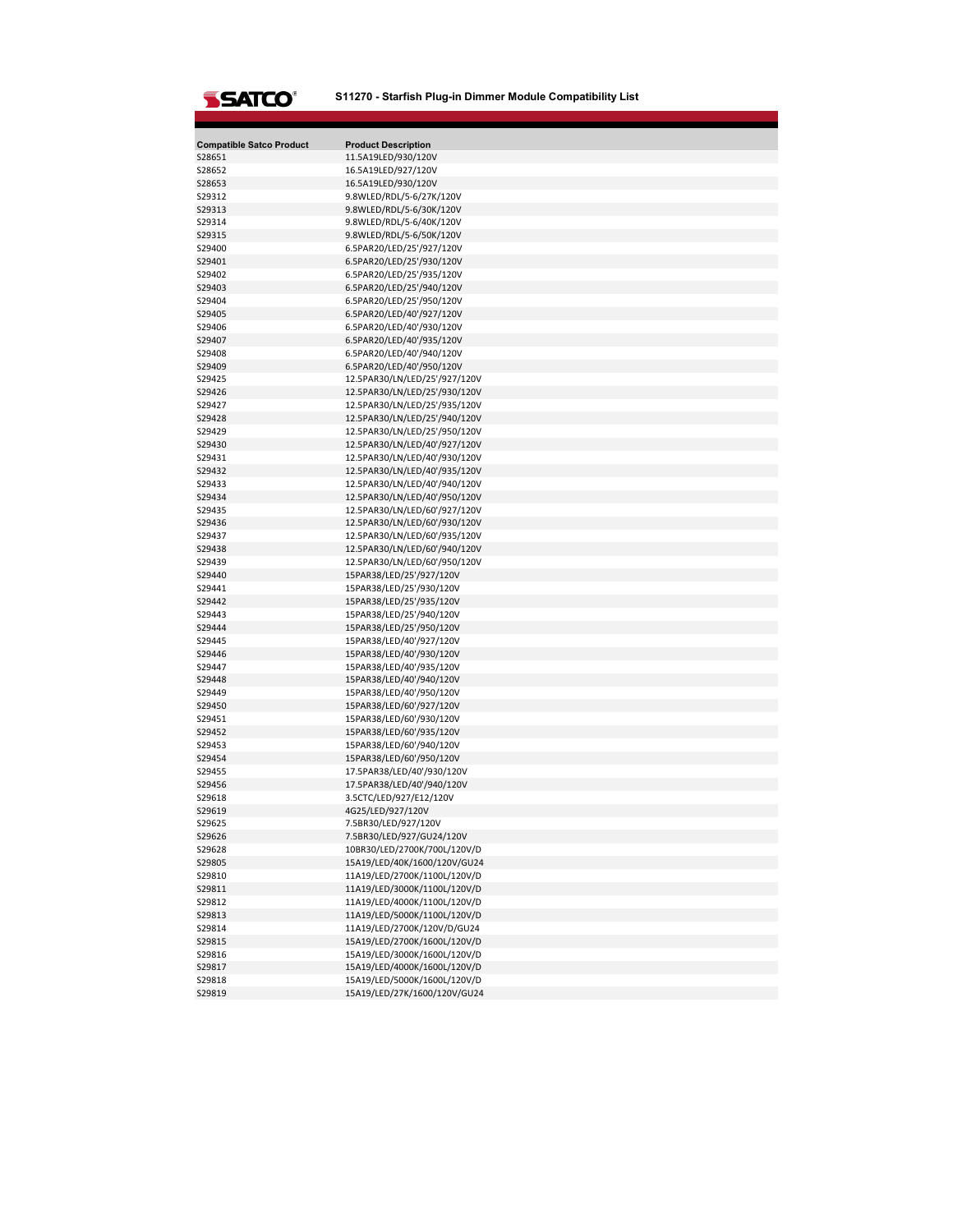## **S11270 - Starfish Plug-in Dimmer Module Compatibility List**

| <b>Compatible Satco Product</b><br>S39463 | <b>Product Description</b><br>7WLED/DIR/4/40'/27K/120V         |
|-------------------------------------------|----------------------------------------------------------------|
| S39464                                    | 7WLED/DIR/4/40'/30K/120V                                       |
| S39465                                    | 7WLED/DIR/4/40'/40K/120V                                       |
| S39466                                    | 7WLED/DIR/4/90'/27K/120V                                       |
| S39467                                    | 7WLED/DIR/4/90'/30K/120V                                       |
| S39468                                    | 7WLED/DIR/4/90'/40K/120V                                       |
| S39472                                    | 9WLED/DIR/5-6/27K/120V                                         |
| S39473                                    | 9WLED/DIR/5-6/30K/120V                                         |
| S39474                                    | 9WLED/DIR/5-6/40K/120V                                         |
| S39713                                    | 7WLED/RDL/4/27K/120V                                           |
| S39714                                    | 7WLED/RDL/4/30K/120V                                           |
| S39715                                    | 7WLED/RDL/4/40K/120V                                           |
| S39716                                    | 7WLED/RDL/4/50K/120V                                           |
| S39724                                    | 9WLED/RDL/5-6/27K/120V                                         |
| S39725                                    | 9WLED/RDL/5-6/30K/120V                                         |
| S39726                                    | 9WLED/RDL/5-6/40K/120V                                         |
| S39727                                    | 9WLED/RDL/5-6/50K/120V                                         |
| S39740                                    | 13.5WLED/RDL/5-6/27K/120V                                      |
| S39741                                    | 13.5WLED/RDL/5-6/30K/120V                                      |
| S39742                                    | 13.5WLED/RDL/5-6/40K/120V                                      |
| S39743<br>S39745                          | 13.5WLED/RDL/5-6/50K/120V<br>10.5WLED/RDL/5-6/30K/BN/120V      |
| S39756                                    | 7WLED/4/SQ/27K/120V                                            |
| S39757                                    | 7WLED/4/SQ/30K/120V                                            |
| S39758                                    | 7WLED/4/SQ/40K/120V                                            |
| S39759                                    | 7WLED/4/SQ/50K/120V                                            |
| S39770                                    | 11.5WLED/5-6/SQ/27K/120V                                       |
| S39771                                    | 11.5WLED/5-6/SQ/30K/120V                                       |
| S39772                                    | 11.5WLED/5-6/SQ/40K/120V                                       |
| S39773                                    | 11.5WLED/5-6/SQ/50K/120V                                       |
| S39848                                    | 10.5WLED/RDL/5-6/30K/BRZ/120V                                  |
| S8480                                     | 10A19/LED/4K/90CRI                                             |
| S8481                                     | 10A19/LED/5K/90CRI                                             |
| S8482                                     | 10A19/LED/4K/90CRI/GU24                                        |
| S8483                                     | 13A19/LED/4K/90CRI                                             |
| S8484                                     | 13A19/LED/5K/90CRI                                             |
| S8485                                     | 13A19/LED/4K/90CRI/GU24                                        |
| S8556                                     | 4T10/LED/E26/27K/120V                                          |
| S8603                                     | 3MR11/LED/25'/3000K/12V                                        |
| S8650                                     | 13A19/LED/27K/90CRI                                            |
| S8651                                     | 13A19/LED/3K/90CRI                                             |
| S8676<br>S8677                            | 6.5MR16/LED/25'/27K/120V/GU10<br>6.5MR16/LED/25'/30K/120V/GU10 |
| S8678                                     | 6.5MR16/LED/25'/40K/120V/GU10                                  |
| S8679                                     | 6.5MR16/LED/25'/50K/120V/GU10                                  |
| S9058                                     | 10BR30/LED/850/120V/6PK                                        |
| S9200                                     | 6G25/LED/2700K/450L/120/D                                      |
| S9202                                     | 6G25/LED/4000K/450L/120/D                                      |
| S9203                                     | 6G25LED/5000K/450L/120/D                                       |
| S9382                                     | 6.5MR16/LED/40'/27K/120V/GU10                                  |
| S9383                                     | 6.5MR16/LED/40'/30K/120V/GU10                                  |
| S9384                                     | 6.5MR16/LED/40'/40K/120V/GU10                                  |
| S9385                                     | 6.5MR16/LED/40'/50K/120V/GU10                                  |
| S9628                                     | 10BR30/LED/2700K/700L/120V/D                                   |
| S9630                                     | 6.5R20/LED/2700K/525L/120V                                     |
| S9630-06                                  | 6.5R20/LED/2700K/525L/120V/6PK                                 |
| S9631                                     | 6.5R20/LED/3000K/525L/120V                                     |
| S9632                                     | 6.5R20/LED/4000K/525L/120V                                     |
| S9633                                     | 6.5R20/LED/5000K/525L/120V                                     |
| S9634                                     | 11.5BR40/LED/2700K/940L/120V                                   |
| S9634-06                                  | 11.5BR40/LED/27K/940L/120V/6PK                                 |
| S9635                                     | 11.5BR40/LED/3000K/940L/120V                                   |
| S9636                                     | 11.5BR40/LED/4000K/940L/120V                                   |
| S9637                                     | 11.5BR40/LED/5000K/940L/120V                                   |